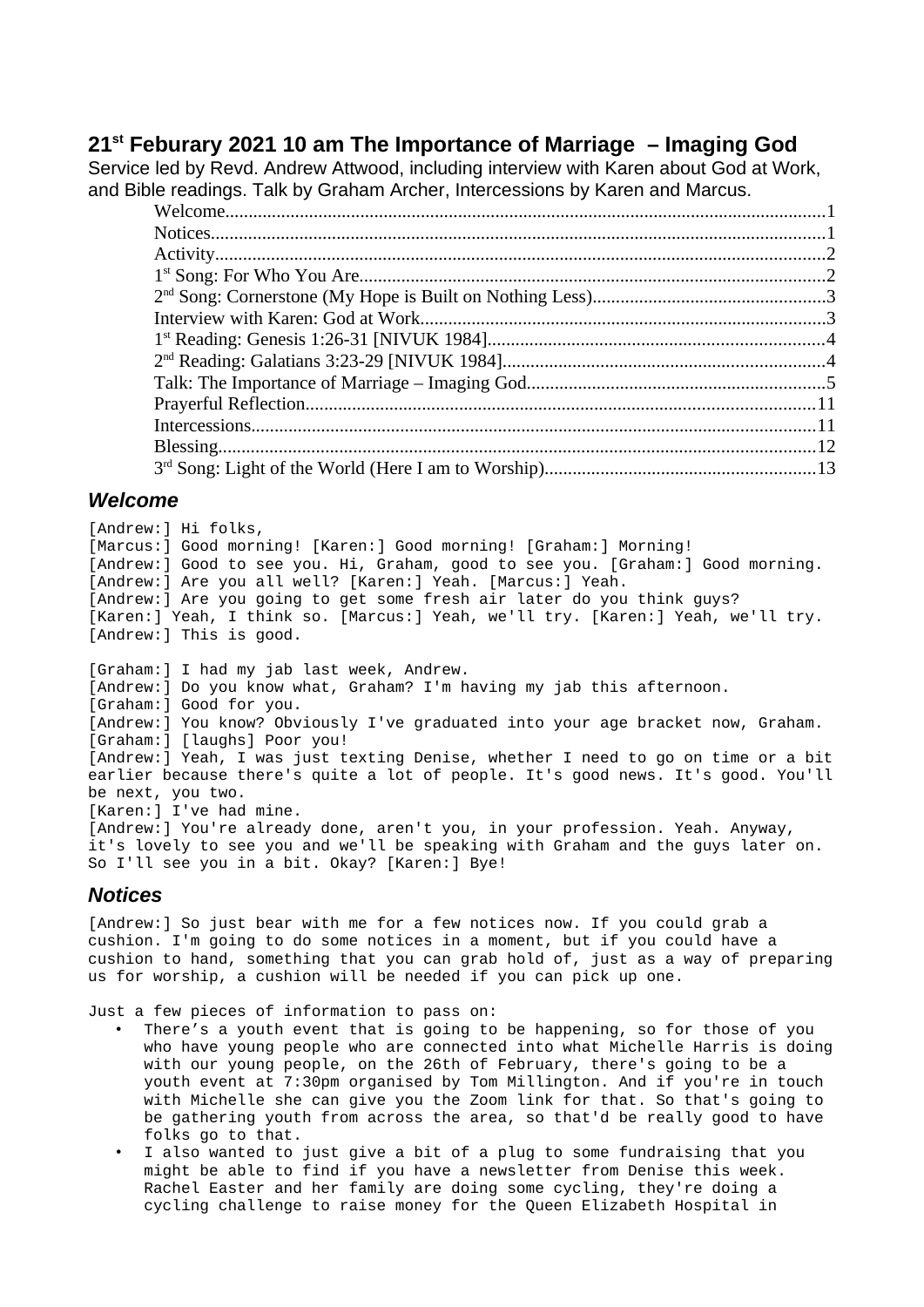Birmingham. You'll read in the newsletter why Rachel has a particular connection to that hospital, and there's a link to give her some sponsorship for the hospital if you're interested in it. So well done, Rachel and family. We're rooting for you, that'll be really good.

One final notice, it's just to set the scene for today and the next few weeks, actually. We've just been doing a short series on grace, we're heading now into a series of talks over the next few weeks looking at the subject of marriage. We've been laying some foundations over these last few months. You may recall a series that was focusing on the centrality of the gospel of Jesus Christ. And then we did another series focusing on the authority of Scripture. In the light of those two, and more recently looking at God's grace, we're now going to be looking at the subject of marriage. There'll be four talks with a short gap inbetween, and I do hope that you'll be blessed and strengthened by these talks. Graham is going to be setting the scene for us with our first talk today on marriage.

#### <span id="page-1-1"></span>*Activity*

So, before we sing and join in with the usual videos I wonder if you could grab a cushion. Sometimes we need something tangible to engage with God. So I just wondered if you might want to take up a cushion, and I want you to imagine that the cushion is representing you and your connection to God this morning. So I'm just going to pray and then lead us through something with the cushion in our hands.

Lord Jesus, as we meet today, would You soften our hearts, would you cause us to turn our gaze towards You and to be open to You. Amen.

So maybe with a cushion, if you just want to embrace the cushion, hug the cushion for a moment and maybe that could be, if you like, a gesture to God saying, "Lord, I just want to wrap my arms around You. I want to be close to You." Just have a moment or two, just to feel that sense of wanting to be in connection with God, and just let the cushion be there for you as a reminder that He is close. So help us, Lord, to reach out to You.

And maybe in the quiet, I want you to stay still enough to perhaps imagine God putting His arms around you in response.

Father God, would You wrap Your arms around us this morning. We have been learning, Lord, of Your grace. So would You help us this morning to receive and know Your grace.

Let's stay in that place of closeness to God.

And Father God, we pray that we would be aware of Your arms around us all through our time this morning. Lord, we thank You for Your goodness, we thank You for Your love. Hold us if we feel frail, hold us if we feel weary, hold us, Lord, if we feel unworthy. We put our trust in You again. And we ask, Lord, that as we move into a time of sung worship that we would meet You and we would hear from You. In Jesus' holy name, Amen.

So we're now going to sing.

## <span id="page-1-0"></span>*1 st Song: For Who You Are*

| Verse                                                                                                               | Calling, righteous, faithful till the end,                     |
|---------------------------------------------------------------------------------------------------------------------|----------------------------------------------------------------|
| Standing here in Your presence                                                                                      | Saviour, healer, redeemer and friend.                          |
| Thinking of the good things You have done,<br>Waiting here patiently<br>Just to hear Your still small voice I hear. | Chorus:<br>I will worship You for who You are, $x$ 3<br>Jesus. |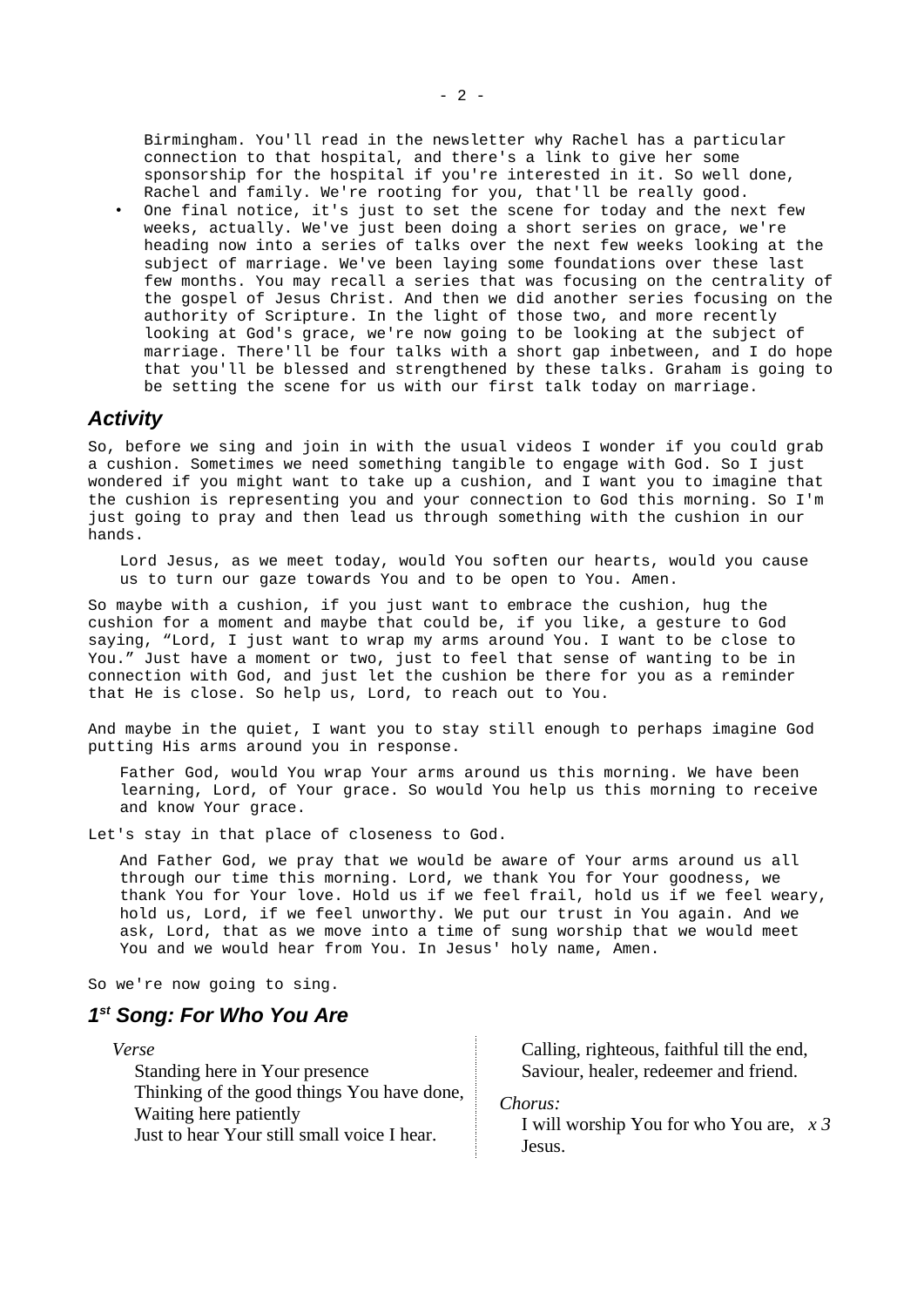| Repeat verse | Bridge:<br>My soul's secure, Your promise sure, $\chi$ 3 |
|--------------|----------------------------------------------------------|
| Chorus $x$ 2 | Your love endures always.                                |
|              | Chorus $x$ 2                                             |

## <span id="page-2-1"></span>*2 nd Song: Cornerstone (My Hope is Built on Nothing Less)*

| 1. My hope is built on nothing less | Chorus:                                 |
|-------------------------------------|-----------------------------------------|
| Than Jesus' blood and righteousness | Christ alone, Cornerstone               |
| I dare not trust the sweetest frame | Weak made strong, in the Saviour's love |
| But wholly trust in Jesus' name.    | Through the storm                       |
|                                     | He is Lord, Lord of all                 |
| Repeat Verse 1                      |                                         |

2. When darkness seems to hide His face I rest on His unchanging grace. In every high and stormy gale My anchor holds within the veil.

*Chorus x 2*

#### <span id="page-2-0"></span>*Interview with Karen: God at Work*

[Andrew:] So hi, Karen. [Karen:] Hi. [Andrew:] Good to see you. Thank you for being here to answer some questions.

First question. Where do you think you would be on a Monday, what do you think you'd be doing this time tomorrow, maybe 10am? [Karen:] Actually, with a lady who's had a spinal cord injury. So that's where I'll be, face-to-face, hands on, in PPE.

[Andrew:] In PPE no doubt. Yeah!

[Andrew:] So given that that's your line of work, in what ways do you sense God's presence and God's purpose in your work? [Karen:] Well I was trying to sum it up, I could sense lots of ways. And I thought, I think the short answer is, in everything. God's purpose and presence in everything I do. I became a Christian whilst training to be a physio. And I think, I think God just takes me as a person as who I am, as a vessel, and He just fills me, and He uses me, but as I am, as a person for what I need to do. And I think that's the quick answer, and to bring, I sense His purpose in bringing physical recovery, but also emotional recovery as well, because people that I see have had really catastrophic accidents, and, you know, it's not an easy thing to do for them. So I walk on a journey with them. It might be a couple of hours, might be couple of weeks, might be years. And it's a very personal journey. So it's a real privilege to be with them. So God is in everything I do actually, I think that's the long and the short of it. I pray for them. I don't pray long and sophisticated prayers, I pray "God use me," simple prayers. And if I get stuck, I might say, "God, I'm stuck" (not during the session – hopefully I don't get stuck during the session). If I think we're getting stuck over something I will pray beforehand because sometimes discernment is needed. I don't know what's going on, but God does.

- 3 -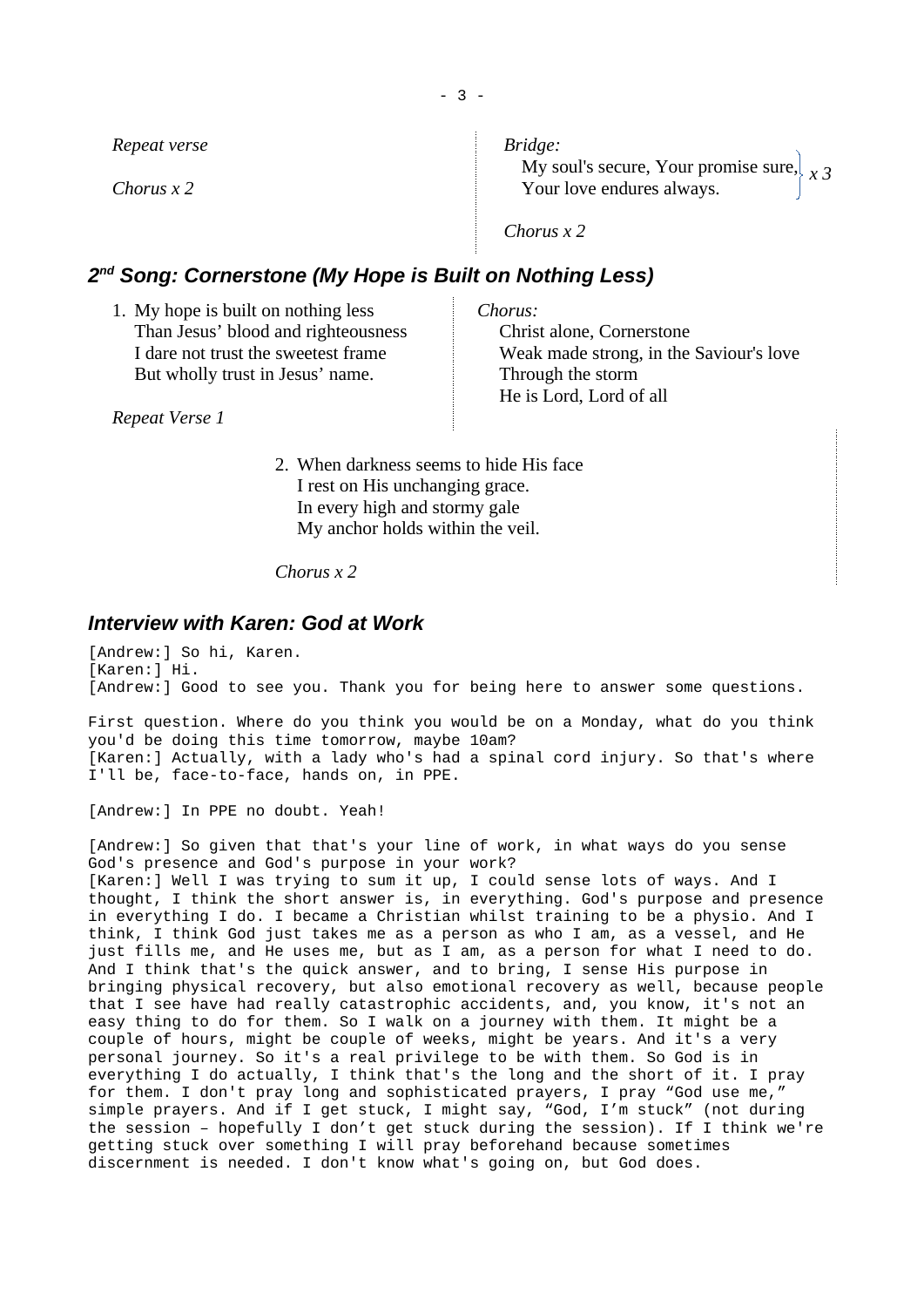[Andrew:] That's really good, that's really interesting. So in the light of the future of your work and the ongoing nature of it, what would you say are your hopes for yourself and God's activity over, say, the next few months in your working context? [Karen:] I think it's just to get through it actually. It's a really difficult time. And it's difficult because the people that I see are already struggling. And they've been brilliant, but just to get through these tough times that were already restricted but they've been restricted further and it's more difficult for them to access treatment. So, providing encouragement and providing support and prayer is a really important thing. And so the next few months I think it's just getting people through until we return to a bit of normality – and using a lot of humour! [Andrew:] Amen. Humour is good. Okay, I think that's it, really, in terms of getting through. [Andrew:] Well, look, Karen, thank you so much. And God bless you in this very important work. Thank you for answering my questions. [Karen:] Okay, thank you. [Andrew:] Bye now. [Karen:] Thank you.

[Andrew:] That was a pre-recorded interview I did with Karen, a while back. And just to give us another flavour, another window into what people are doing in their work context and how they see faith fitting into all of that. So yes, God bless you, Karen in what you're doing as a physio.

## <span id="page-3-1"></span>*1 st Reading: Genesis 1:26-31 [NIVUK 1984]*

26 Then God said, "Let us make man in our image, in our likeness, and let them rule over the fish of the sea and the birds of the air, over the livestock, over all the earth, and over all the creatures that move along the ground."

27 So God created man in his own image, in the image of God he created them; male and female he created them.

28 God blessed them and said to them, "Be fruitful and increase in number; fill the earth and subdue it. Rule over the fish in the sea and the birds in the sky and over every living creature that moves on the ground."

29 Then God said, "I give you every seed-bearing plant on the face of the whole earth and every tree that has fruit with seed in it. They will be yours for food. 30 And to all the beasts of the earth and all the birds in the sky and all the creatures that move along the ground – everything that has the breath of life in it – I give every green plant for food." And it was so.

31 God saw all that he had made, and it was very good. And there was evening, and there was morning – the sixth day.

## <span id="page-3-0"></span>*2 nd Reading: Galatians 3:23-29 [NIVUK 1984]*

23 Before this faith came, we were held prisoners by the law, locked up until faith should be revealed. 24 So the law was put in charge to lead us to Christ that we might be justified by faith. 25 Now that faith has come, we are no longer under the supervision of the law.

26 You are all sons of God through faith in Christ Jesus, 27 for all of you who were baptised into Christ have clothed yourselves with Christ. 28 There is neither Jew nor Greek, slave nor free, male nor female, for you are all one in Christ Jesus. 29 If you belong to Christ, then you are Abraham's seed, and heirs according to the promise.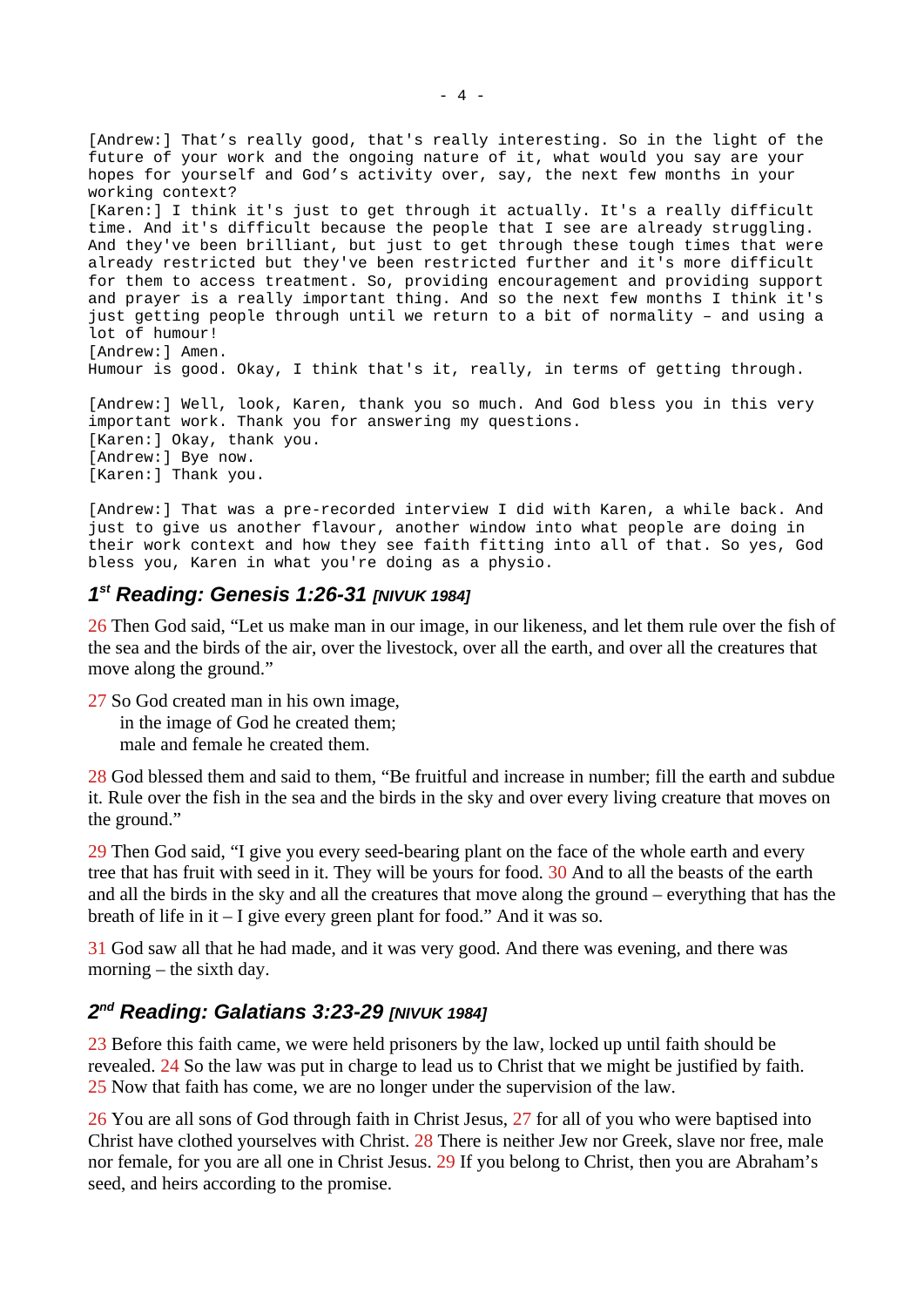#### <span id="page-4-0"></span>*Talk: The Importance of Marriage – Imaging God*

[Andrew:] So perhaps if Graham can join us now I'll just pray briefly for Graham, and I'll hand over to him. Hi Graham, let me just pray for you now. [Graham:] Thanks. [Andrew:]

Lord Jesus, thank You for Graham, and thank You for the preparation he has done for today's talk. I pray that we would have our ears wide open to hear what he is saying, and that You would help us to discern what You are saying through him. So bless him and strengthen him as he speaks, in Jesus' name. Amen.

[Graham Archer:]

Amen. Well good morning everybody! I realised in my notes in this talk, I started by saying, "It's nice to see you," but actually I can't, so I look forward to the day when we're in the same space and can actually see each other, and maybe be restored a bit in our connections with each other, because that's, that's what the Gospel is about, the relational thing.

Thank you to Andrew for giving me the opportunity to launch this series on marriage. And we always come to that topic with filters that are shaded by our own experience. So I ought to start by acknowledging my own filter, before perhaps recognising some of the others that might be present in this virtual room at the same time. I'm happily married to Diana, we've been married for over 40 years now. Like most people, there's been light and dark shade throughout the years, but generally speaking, marriage has been good to us, and we're glad to be together, and we're glad that God brought us together, and we're glad that God has forced us through difficult times too. So, that means I come to the subject of marriage feeling very positive, very positive.

But I've been a preacher now for over 40 years, and although I'm happy to preach on the topic, it's never easy, because actually our different filters are impacted by the experiences that we have. I think I've now taken between 600 and 700 weddings throughout my ministry, and on each occasion, I think increasingly through the years, I've become more aware of the other filters that might be on people's eyes. Let me just mention some, because they may relate to you as you come to this topic. In an average wedding I would expect that any of the following might be present.

- There might be someone there who longs to find a perfect partner, and is beginning to wonder if it's too late, and actually comes to it with a certain amount of sadness.
- And in the average wedding, I imagine that there's usually someone there who is attracted to the same sex, and is bracing themselves for a preacher in which another insensitive comment might be said for them.
- I imagine that there might be people in a wedding service who are married but are not in a good place with each other, desperately hoping the preacher won't imply that everything about marriages is fun and easy.
- I think increasingly over recent years, I've been aware of those who struggle to be able to equate their view of themselves with what appears to be a picture of kind-of extreme binary sexual identity, gender identity, the girl being very girly and the boy being very masculine in a wedding service.
- Also in in the average wedding there will be someone who has lost their soulmate, and every wedding still brings them to tears and a painful reminder of all that they have lost.

So, the reason I say this is that none of us come to any discussion about this kind of topic without having our own experiences that affect the filters that are upon our eyes.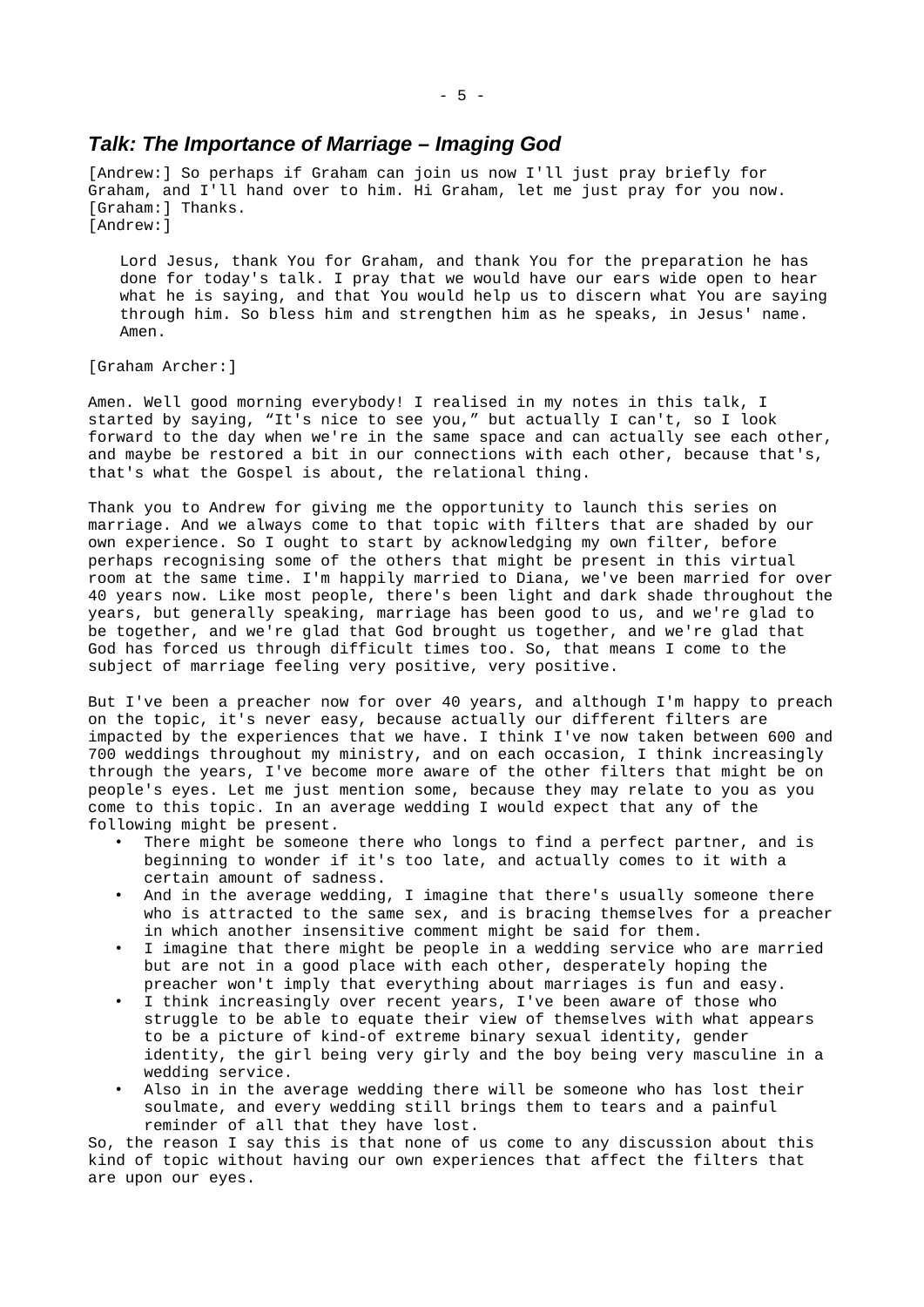But as we come to any topic, the place always for us to start is with the Scriptures and what God has got to say to us. And so, Andrew's asked me to say a little bit about the two opening chapters of Genesis, which I'm very happy to do and I want to pick up three themes that I think are strong in those chapters. Let me just share my screen for a while. I won't do this for the whole time, but there's just a few slides we might look at together.

The first theme I want to mention in Genesis 1 is what scholars call the *imago dei*. The creation narrative is foundation in so many aspects to God's story, and not least in the way that it helps us to understand our humanity. One of the foundational theological phrases in what's called the doctrine of humanity is this phrase *imago dei*. If you put something in Latin, it

# Genesis 1 and the imago dei

- <sup>26</sup> Then God said, 'Let us make mankind in our image, in our likeness, so that they may rule over the fish in<br>the sea and the birds in the sky, over the livestock and all the wild animals, and over all the creatures that move along the ground.

 $\hspace{0.1cm}$   $\hspace{0.1cm}$   $\hspace{0.1cm}$  27 So God created mankind in his own

image,<br>in the image of God he created them; male and female he created them (Genesis 1:26-27)

- And have put on the new self, which is being renewed in knowledge after the image of its creator. (Colossians 3:10)



always sounds more academic and convincing, but it's simply the notion that human beings are made in the image of God. And because we're made in God's image we're able to reflect both His character and His priorities, and the rest of the big story of the Scriptures illustrates all the way through that God keeps trying to call us back to this high calling of being people who know and reflect the character and the grace of God. So, if you look at the prophets that were calling us back to God, if you look at John the Baptist that was inviting us back to God, if you look at Jesus' ministry itself and there in Colossians 3 I've quoted something as well, so God says in the beginning,

... "Let us make mankind in our image, in our likeness, so that they may rule over the fish in the sea and the birds in the sky, over the livestock and all the wild animals, and over all the creatures that move along the ground."

27 So God created humankind in his own image, in the image of God he created them; male and female he created them.

So this thing about the image of God says that foundational to our humanity is this capacity to reflect God and partner with Him in the things that He is seeking to do. It makes clear that our identity isn't all about being married. Whether we're married or we're single, the image of God is in us, whoever we are. It's a creation ordinance, the mark of God is upon our lives. Paul was not married, but he had fullness of life, and he understood that the image of God was the high calling he was called back to. Let me just give you a quotation from somebody who knows more about it than  $me<sup>1</sup>$  $me<sup>1</sup>$  $me<sup>1</sup>$ .

The term *imago dei* (the image of God) refers most fundamentally to two things: first, God's own self-actualization through humankind (He is making Himself visible in humanity); and second, God's care for humankind. To say that humans are in the image of God is to recognize the special qualities of human nature which allow God to be made manifest in humans. In other words, for humans to have the conscious recognition of their being in the image of God means that they are the creature through whom God's plans and purposes can be known and actualized; humans, in this way, can be seen as co-creators with God.

<span id="page-5-0"></span><sup>1</sup><https://www.pbs.org/faithandreason/theogloss/imago-body.html>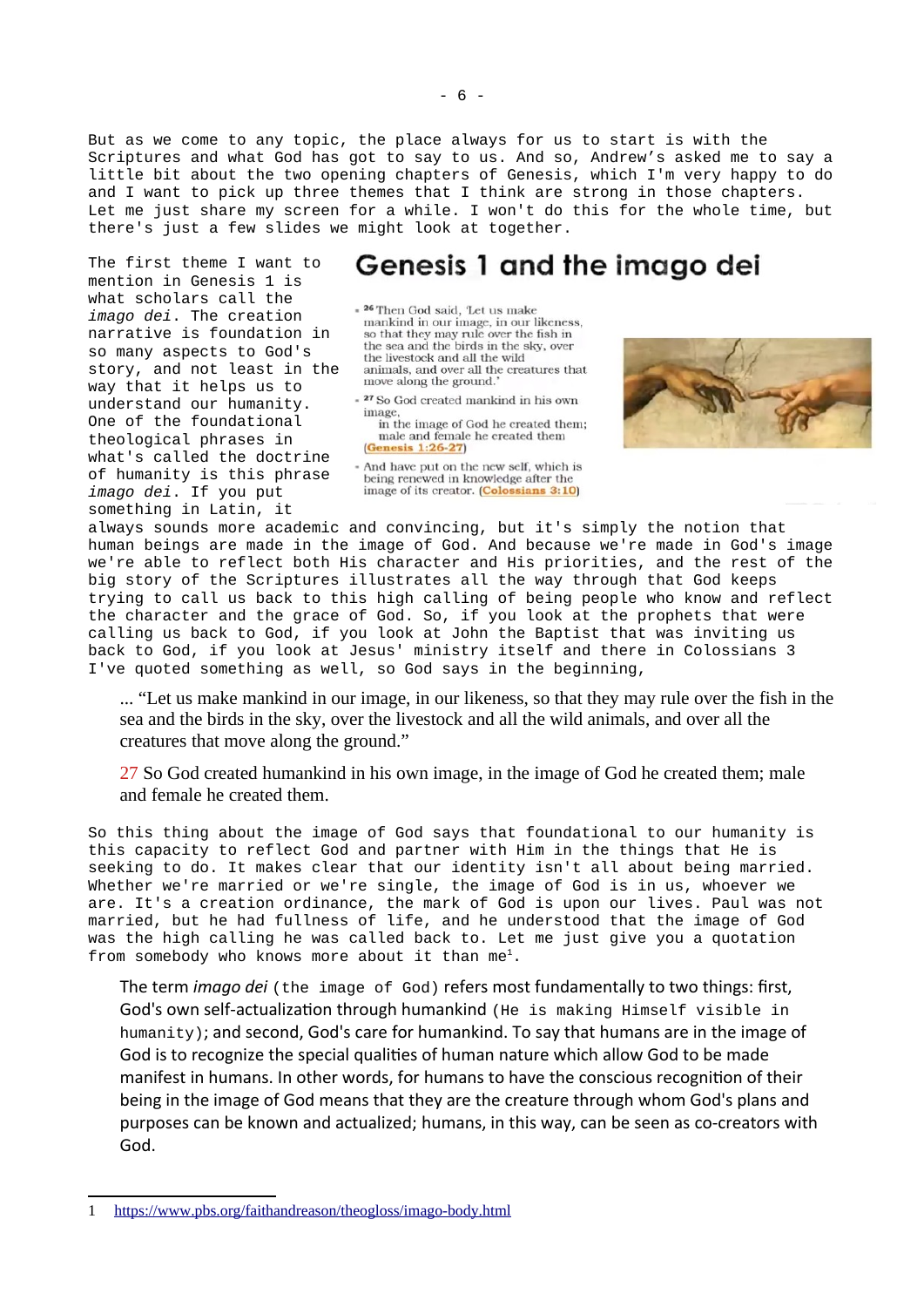What an amazing thing to think! For me, my love of science, it comes from our ability to discover the world that God has made. And I think science is God's way of helping us to celebrate what He's done. Let me give you a couple of quotes from Pierre Teilhard de Chardin, who said,

After 15 billion years, the universe can finally reflect upon itself through the presence of humanity.

I love this one: he says,

The history of the living world can be summarised as the elaboration of ever-more perfect eyes within a cosmos, in which there's always something more to be seen.

We're made to see God in His creation, and we are made to be part of the actualization of who He is, through our humanity. That to me is foundation to the story of Genesis 1 and Genesis chapter 2, but also we notice that there is a clear statement that God made human beings. It's not that man reflects the character of God, but that male and female are both made in His image. Some would say that it's the participation, the working together of men and women that actually creates the best opportunity for the fullness of the life of God to be expressed.

Now for many years that simple phrase, "male and female He created them" was blatantly self-evident. My first career was in biochemistry and I was at university in the early days really of the study of genetics. And we were taught in those days that there were a very, very small number of people who genetically were hard to define as male or female, but for the majority of us, the vast majority of us, that genetics defines which of those we were. That was expressed in our biological shape and features. It was also expressed in our biochemistry, different balances of the endocrine system, in the chemicals that slop around men, the chemicals that slop around women, affecting a whole range of both physiological and psychological expressions of who we are. And so that was a fairly clear kind of thing. And maleness and femaleness that is found together in the story of God's creativity, it is key because of the task, one of the tasks that is given to humanity. And you'll know that as you go on in that reading it says, as we read this morning,

27 So God created mankind in his own image, in the image of God he created them; male and female he created them.

28 God blessed them and said to them, "Be fruitful and increase in number; fill the earth and subdue it…"

So part of the maleness and femaleness, the complementarity, is coming together for the purpose for which we are created, to multiply and subdue the earth. The complimentary physiology is the way by which new life is formed. Now, however we take the original story of Adam and Eve to be, it is foundational from the story that continues from it. None of us exists, except for what was established there right at the origin of the species, i.e. the complementarity between male and female, donor DNA from a man planted in the womb of a woman: fruitfulness is dependent upon it, and though we have found a few workarounds in the natural process, nothing fundamentally has changed, and of course cloning – I won't get distracted – is a very different kind of process.

So there's the complementarity of gender. And then the following chapter, chapter 2, illustrates more fully how the coming together of two in a committed relationship is the context in which children are not just born but are nurtured. Reassuringly Adam and Eve didn't seem to be much better at it than most of us are today. Here's another image that I'll offer. [2](#page-6-0) This image is the Hering sculpture in the Victoria and Albert Museum which is from 1520.

<span id="page-6-0"></span><sup>2</sup> on next page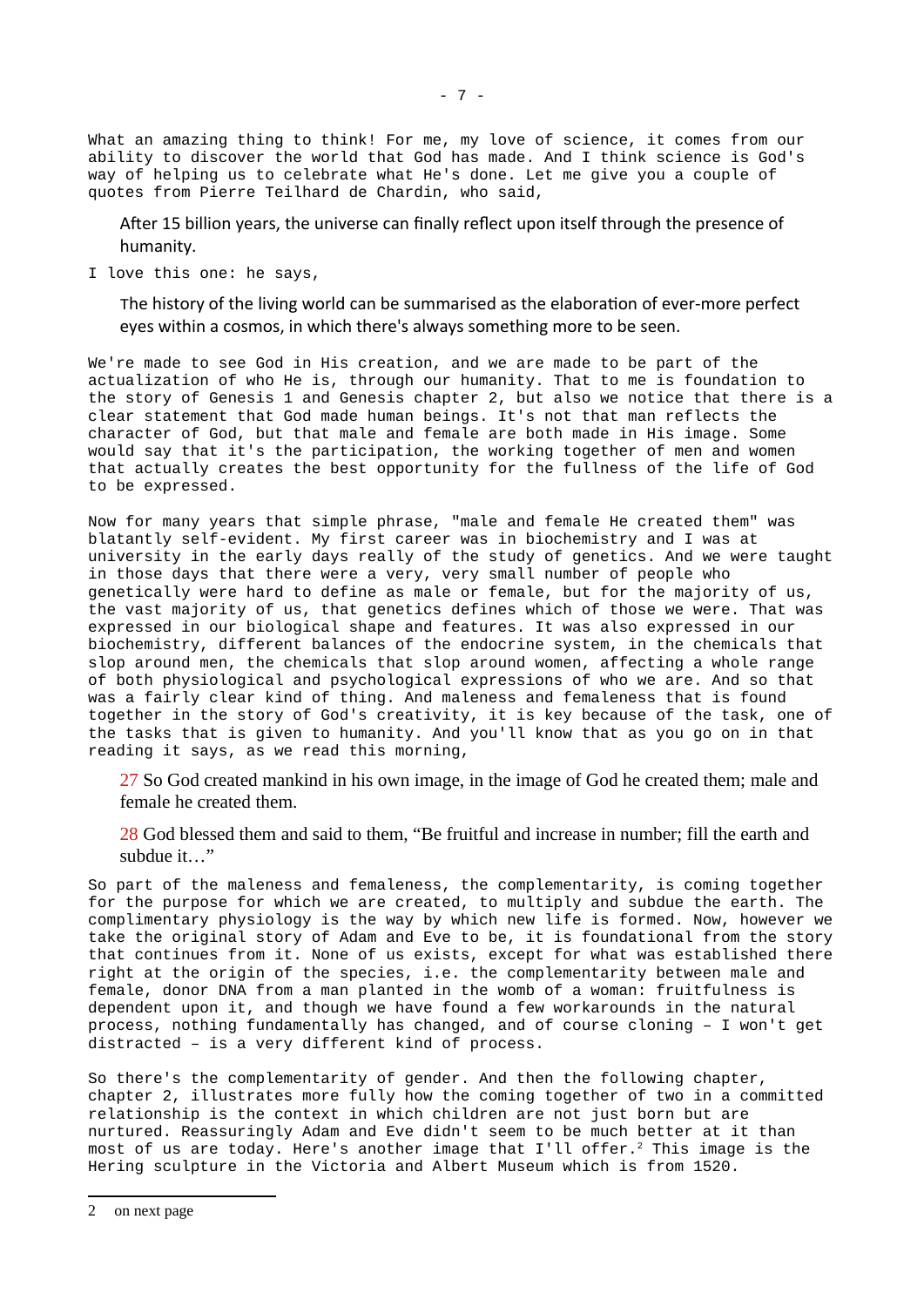If chapter 1 is written around the story of the earth and its development, and humankind as the pinnacle of God's creativity, reflecting the image of God, chapter 2 is grappling with the glory of relationships that are made possible by humanity. Something about the image of God in human beings enabled

- 
- . But for Adam no suitable helper was found.
- $\ast$   $^{22}$  Then the LORD God made a woman from the rib he had taken out of the man, and he brought her to the man.
- This is now bone of my bones and flesh of my flesh;<br>she shall be called "woman", for she was taken out of man.
- $\bullet$   $^{24}$  That is why a man leaves his father and mother and is united to his wife, and they become one flesh.
- . 25 Adam and his wife were both naked, and they felt no shame

us not to be alone, but to find connectedness and the richness of life in the same way as the Father and the Son and the Spirit live in community, so human beings were designed in order to live in community too. The committed complimentary safe and intimate model of Adam and Eve are foundational to the plan of 'multiply and filling the earth'.

18 The LORD God said, "It is not good for the man to be alone. I will make a helper suitable for him."

… But for Adam no suitable helper was found. …

22 Then the LORD God made a woman from the rib he had taken out of the man, and he brought her to the man.

… "This is now bone of my bones and flesh of my flesh; she shall be called 'woman', for she was taken out of man."

24 That is why a man leaves his father and mother and is united to his wife, and they become one flesh.

25 Adam and his wife were both naked, and they felt no shame.

So there's something about intimacy without shame, something about complementarity, something about connectedness.

Now, the picture of a man and a woman united in fruitful intimacy, you might say, "Well, that particular image is from donkeys' years ago, Graham, and the stories of it are difficult to understand – I can't make sense of all that surgery and ribs and all that business. Surely it's not relevant to today, it's just from years and years ago." But of course when we look at the New Testament, we see that in Jesus' words, when He was reflecting the Pharisees on what reasons for divorce might be allowed, Jesus Himself quotes these verses from Genesis chapter 1 and says<sup>[3](#page-7-0)</sup>,

4 He answered, "Have you not read that he who made them from the beginning made them male and female, 5 and said, 'For this reason a man shall leave his father and mother and be joined to his wife, and the two shall become one flesh'? 6 So they are no longer two but one flesh. What therefore God has joined together, let not man put asunder."

And in the early church, as I said before, we think He was probably single, He still quoted that same verse<sup>[4](#page-7-1)</sup>, as in His discussions with the Pharisees too.

31 "For this reason" (He says, quoting Genesis 1) "a man shall leave his father and mother and be joined to his wife, and the two shall become one flesh."

<span id="page-7-0"></span>3 [RSV]

<span id="page-7-1"></span><sup>4</sup> In Ephesians 5:31 [RSV]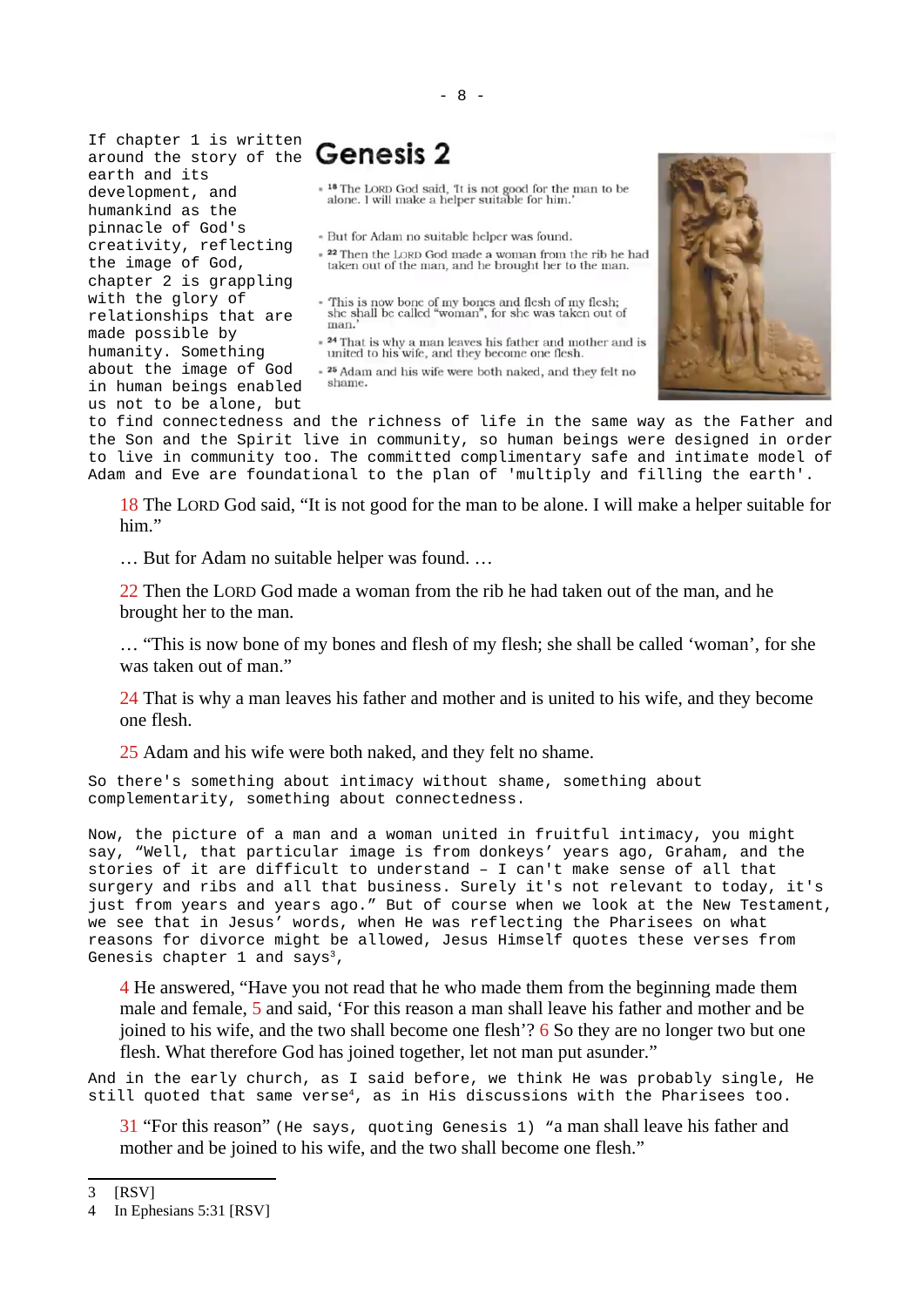So there's a consistency throughout the story. And this is reflected in the marriage service. As I said I think I've taken between 600 and 700 weddings over the years – I don't need to be reminded of the words, they're familiar, they're sort of ingrained in my head, I could do it without thinking.

The Bible teaches us (it says in the introduction) that marriage is a gift of God in creation,

A gift – it's not the only gift, there are lots of gifts of God in creation – but it's one of the gifts of God in creation,

and one of the means of his grace, a holy mystery in which man and woman become one flesh.

And it says,

It is God's purpose that, as husband and wife give themselves to each other in love throughout their lives, they shall be united in that love as Christ is united with his church.

So, again, that thing about being made in the image of God, reflecting the character of God, the complementarity of genders and so on, is enshrined in the

marriage service. And finally, I find this quite moving, these three paragraphs, it talks about the three qualities of actually the marriage relationship, it talks about firstly companionship and connectedness, friendship, good marriages are built on friendship. Secondly, it talks

Marriage is given, that husband and wife may comfort and help each other, living faithfully together in need and in plenty, in sorrow and in joy.

It is given, that with delight and tenderness they may know each other in love, and, through the joy of their intimacy, may strengthen the union of their hearts and lives.

It is given as the foundation of family life in which children may be born and nurtured in accordance with God's will, to his praise and glory.

about intimacy. And then it talks about the foundation of family life in which children may be born and nurtured. There's a consistency with the marriage service to the way that the New Testament handles Genesis chapter 1 and 2, and what's put in Genesis 1 and 2, in terms of our ability to reflect the character and the image of God, our calling to be connected to one another, and wonderful forms of that connectedness, the marriage between husband and wife that allows us to be fruitful, to fill the earth, and subdue it.

Now, you might say, "Graham, you've offered a very linear picture of how it is, from Genesis through to the present day." And that's absolutely true. But we're currently engaged in something nationally called 'living in love and faith'. It's a discussion about marriage that's taking place up and



down the country, as we try and grapple with the fact that a number of us come to this discussion with a whole lot of other filters and a whole lot of priorities and expectations. There are two big questions that are being considered:

- one is, "Can we really say that human beings are just binary in an era when there are ever new definitions of gender that are being defined or self-defined? Is 'binary' a concept that we can no longer quite engage with or buy into?"
- And the second big question that we're facing as a church and society is, "Can we really say that marriage is only a lifelong covenant between a man and a woman, especially now that our legal framework for the nation allows for something else, a committed relationship between two people of the same sex?"

In this discussion about these new strands of thinking, these new questions that have emerged, there are two terms that are often used to describe our responses. They're not perfect terms, terms are never perfect, but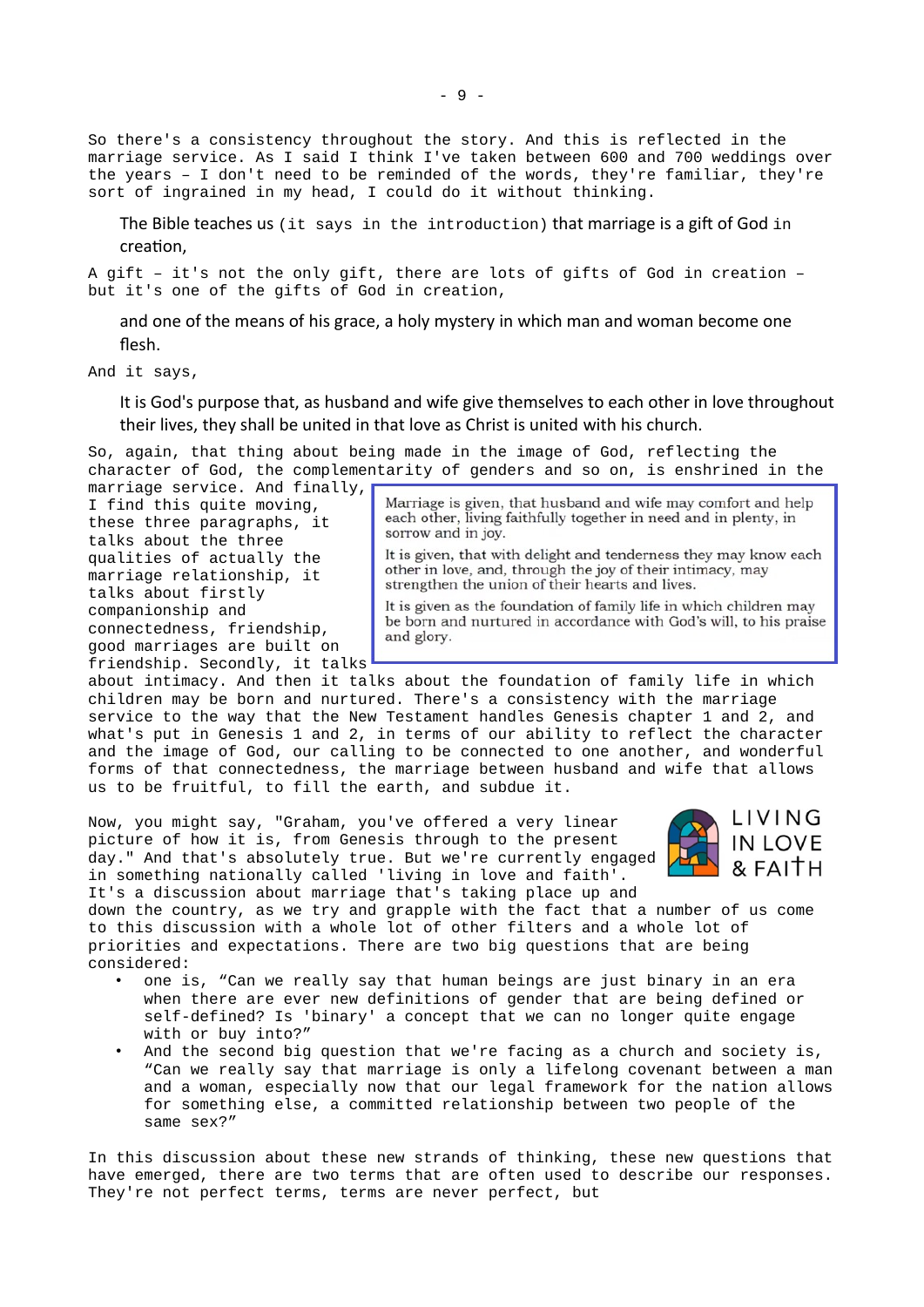- you will sometimes hear people described or describing themselves as 'orthodox' on the issue of human sexual sexuality, by which a person will mean, "That which I see as the biblical origins I still embrace as being God's normative for human beings."
- And then you will also hear the term 'revisionist': people who might say, "Well, you know what? The Bible talks about this as the kind of normal situation, but that was years ago, and it's time that we revised our understanding of what it means to be in a marriage covenant in the light of what we've been discovering about gender, about attraction, and so on and so forth."

And so that's the kind of parameters within which the discussion is taking place.

So let me just conclude with a couple of challenges to us wherever we sit in that spectrum, and one encouragement that comes from the Archbishop.

- Firstly, for those of us who come to the debate and willingly embrace what you might call a more orthodox perspective on these issues, there are theological challenges and there are pastoral challenges.
	- The theological challenge is thinking through what we hold, treasure and believe in the light of new thinking, because it's not impossible for the church sometimes to think that it's understanding of how things are ('The world is flat') is based on a theological perspective, which is not a complete perspective. So we need to think through theologically what we believe also in the light of new discoveries and new thinking about these issues.
	- And for those of us who hold an orthodox position on this stuff, we need to make sure that we hold it in such a way that the unintended consequence of what we believe is that within our community those who see things in a different way don't feel that they have no access to us as a community or no access particularly to the grace that we are seeking to express of the Good News of Jesus Christ. It's the pastoral challenge if you like.
- And for those of us that hold more of a kind of revisionist view that want to say we want to move from what used to be, we want something completely different,
	- There's a theological challenge there as to what we do with the Biblical texts that seem to speak about the binary nature of humanity, and the connectedness across that as being the sort of expected norm within the Biblical trend.
	- And of course pastorally there is also the thought that's how I express a revisionist view recognising that it isn't the only view that exists within the body of Christ, and God is calling us to still be in community with one another, in the light of different perspectives.

These are not easy things. If they were easy things to consider they would they would have happened in a moment. And two things have happened within the Church of England:

- Two years ago, something called the '6 pastoral principles' were developed, which was an attempt to say, "How do we have good conversations about things we might disagree with?"
- And the second thing is the 'living in love and faith' initiative, which is, "How do we give expression to the wide range of differing theological perspectives that are held and enable ourselves to have the best conversation about marriage going into the future?"

The phrase that I picked up from Justin Welby was that he asked that we might have the conversation with the same grace and love that has been extended to us in Christ.

So there's our starting position, there'll be three or four more talks that come through this series, and I ask you to pray for Andrew, and pray for all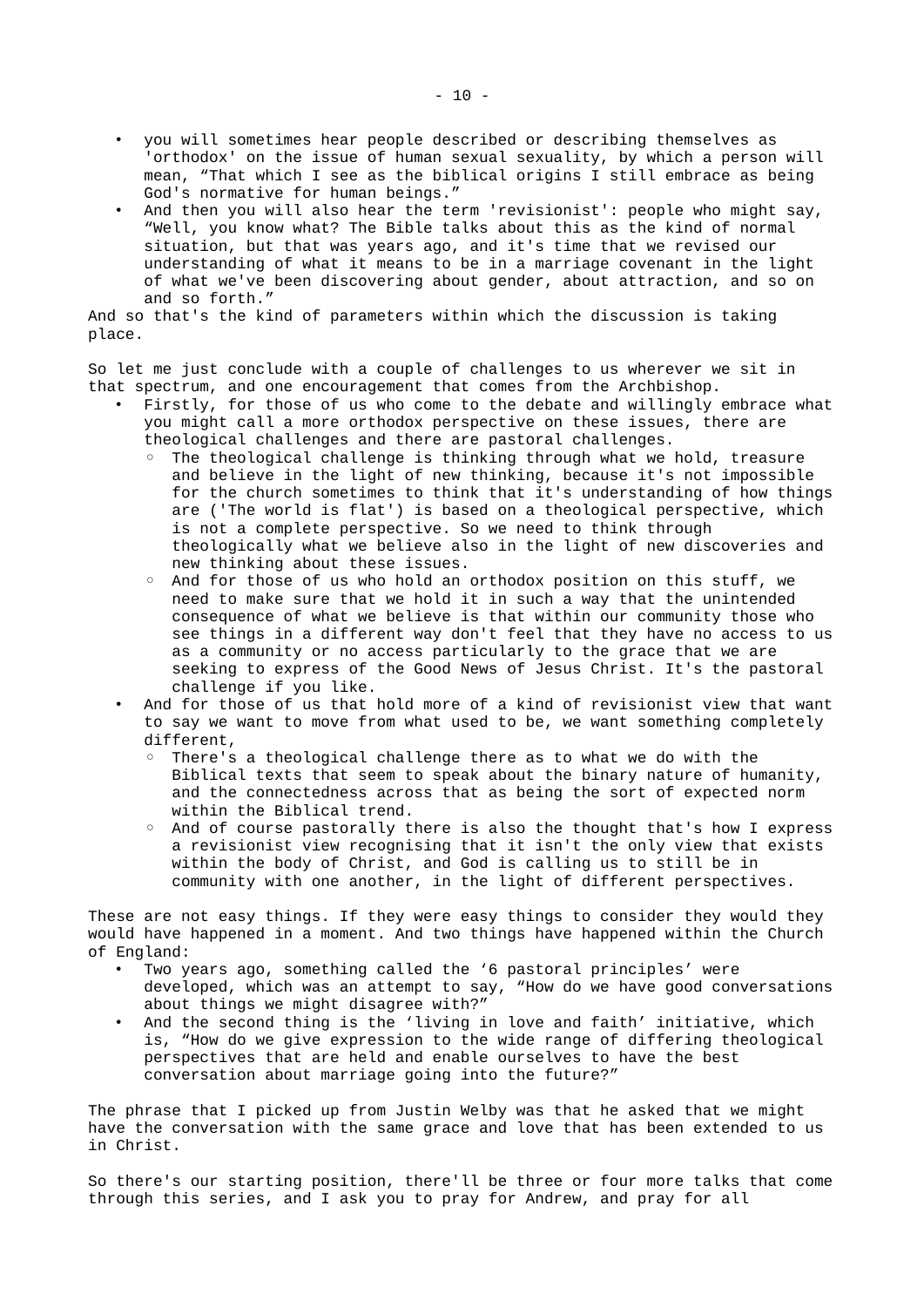Christian leaders, as they seek to navigate their way through this important topic.

Let's pray together, shall we?

Father, we recognise that these pastoral issues that we come to, and we recognise, Father, that our own experiences impact the way that we think, and often cause us to feel the pain that comes from all sorts of things in our lives, where we wish that things might be different.

So we pray, Father, that as You seem to establish marriage as a good thing, there right at the beginning of time, that was underlined by Jesus, though not embraced by Him, we pray that You would help us to have this conversation in a way that leads us ever closer to Your heart and Your mind, that we may best reflect the image of God in the way that we live and the things that we say, in Jesus' name. Amen.

[Andrew:] Amen.

#### <span id="page-10-1"></span>*Prayerful Reflection*

Thank you, Graham, thank you ever so much for that. Let's just continue briefly in a moment of prayer.

Holy Spirit, would you give us a moment of quiet now, so that we can be still and we can reflect on what we've heard. Let's just have a minute of quiet.

Father in the quiet, we receive from You again the text and the themes that have been presented to us again, in Genesis and reaffirmed by Jesus and Paul. We thank You Lord, that You have made us in Your image. We thank You, Lord, for the complementarity that You have made in male and female. We thank You, Lord, for the richness of relationship and community that can be found in marriage, we thank You for these things.

We thank You Lord, that even though it isn't the only gift, it is a gift from You, and we celebrate it as a gift. And Father, as we explore this subject, we remember that the picture of marriage given is a picture of Christ and the Church. Lord, as we work our way through the various complicated nuances of conversation that are happening at this time, strengthen us in our understanding and give us hearts that can relate well one to another, as we explore these things. In Jesus' name. Amen.

[Graham:] Amen.

#### <span id="page-10-0"></span>*Intercessions*

[Andrew:] Okay, I'm going to hand over now to Karen and Marcus who will lead us in our prayers. Thank you, Graham. [Graham A:] Thanks.

[Marcus:] Lord God, we do give You thanks and praise today that You are the source of life. And You're the source of light as well, and for the amazing natural world that we see around us. Lord God, we do thank You for each individual, and that You meant for us to be in relationship with You and also with one another.

[Karen:] Yes, Lord, we know that marriages come in all shapes and sizes, and, Lord, we want to thank You for strong and healthy and thriving marriages, where You are at the heart of the relationship, where marriage is a blessing to families and to church and to community. And, Lord, we ask that You may protect those marriages, help them to continue to thrive and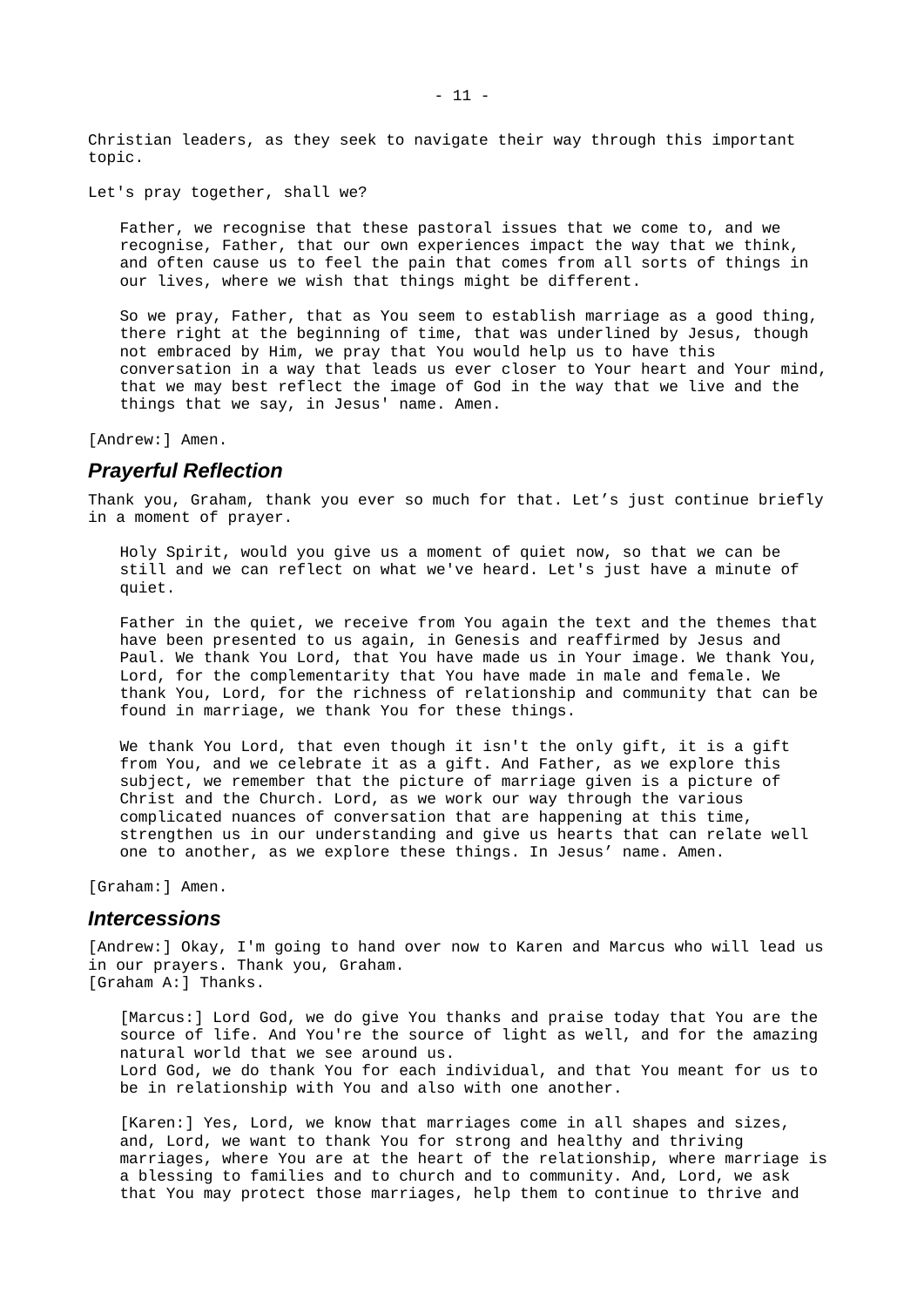grow. Lord, we lift marriages to You that are strained, and are going through difficult times, where there is adversity, and we ask for Your help, Your wisdom, Your strength and Your comfort in the midst of that adversity.

And Lord, we raise to You those who would like to be married or those who are no longer married or those who are called to be single. Lord, we ask for Your generous and abundant love, as individuals rely and trust in You. And wherever we find ourselves today, most of all we ask that You would help us to stay close to You, Jesus, as we embark on this marriage theme. We ask that we may grow in faith and we may honour and reflect You, Jesus, in all of our relationships.

[Marcus:] Lord God, we also just continue to pray about the coronavirus situation, and do give You thanks for the success of the vaccine rollout in this country, and sometimes elsewhere. We just pray particularly today for our leaders of the country, and for Boris Johnson, as they decide about maybe easing this lockdown period, and the possibility of schools returning, maybe even in March. Lord God, we just pray for their decision-making and for wisdom at this time. And we pray for world leaders as well, we pray for their wisdom, and for compassion as well, in supporting vaccination in developing countries. We just bring them before You too.

We pray for others as well today, we pray for those that are known to us, perhaps that may be unwell, or that are facing particular difficulties, and we just bring them up before You now, and pray for Your blessing on them. We pray for particularly Your comfort and Your presence in their lives.

And we pray for ourselves. Lord, help us to trust You during the time of uncertainty. Help us to trust You day by day, over the coming weeks and months. We pray also that we would be able to take hold of Your promises to us from Your Word. Thank You for the verse that says<sup>[5](#page-11-1)</sup>,

Cast all your anxiety on him because he cares for you.

Amen.

#### <span id="page-11-0"></span>*Blessing*

Amen. Thank you guys. So we're going to be concluding our service in a short moment. But I just wanted to just encourage you, as we explore this subject of marriage together, do make a point of talking with other Christians. Talk to each other, explore how you think and feel about this and, you know, do return to what Scripture says: this is a key partner in our conversation. We've talked about the authority of Scripture recently. Where does this sit in this ongoing conversation, given that society is saying things that are new to the human story? So let me just pray now for God's blessing on us and then we will have our final song. Let's pray.

Father, we receive again the affirmation that we are made in Your image. Lord, for all of us, and for all those who have been watching at this time, would You bless us in our identity as image-bearers. Lord, would you bless us as male and female, would You bless us whether we are confident or not in ourselves, would You bless us so that we might truly reflect you, and may the blessing of Jesus rest on all our committed relationships, may the blessing of Jesus rest on all those that we are close to, and committed to. And may we in unity reflect Jesus out into the wider world. In Jesus' name we pray, Amen.

<span id="page-11-1"></span>Thank you for listening. We'll finish with our final song now.